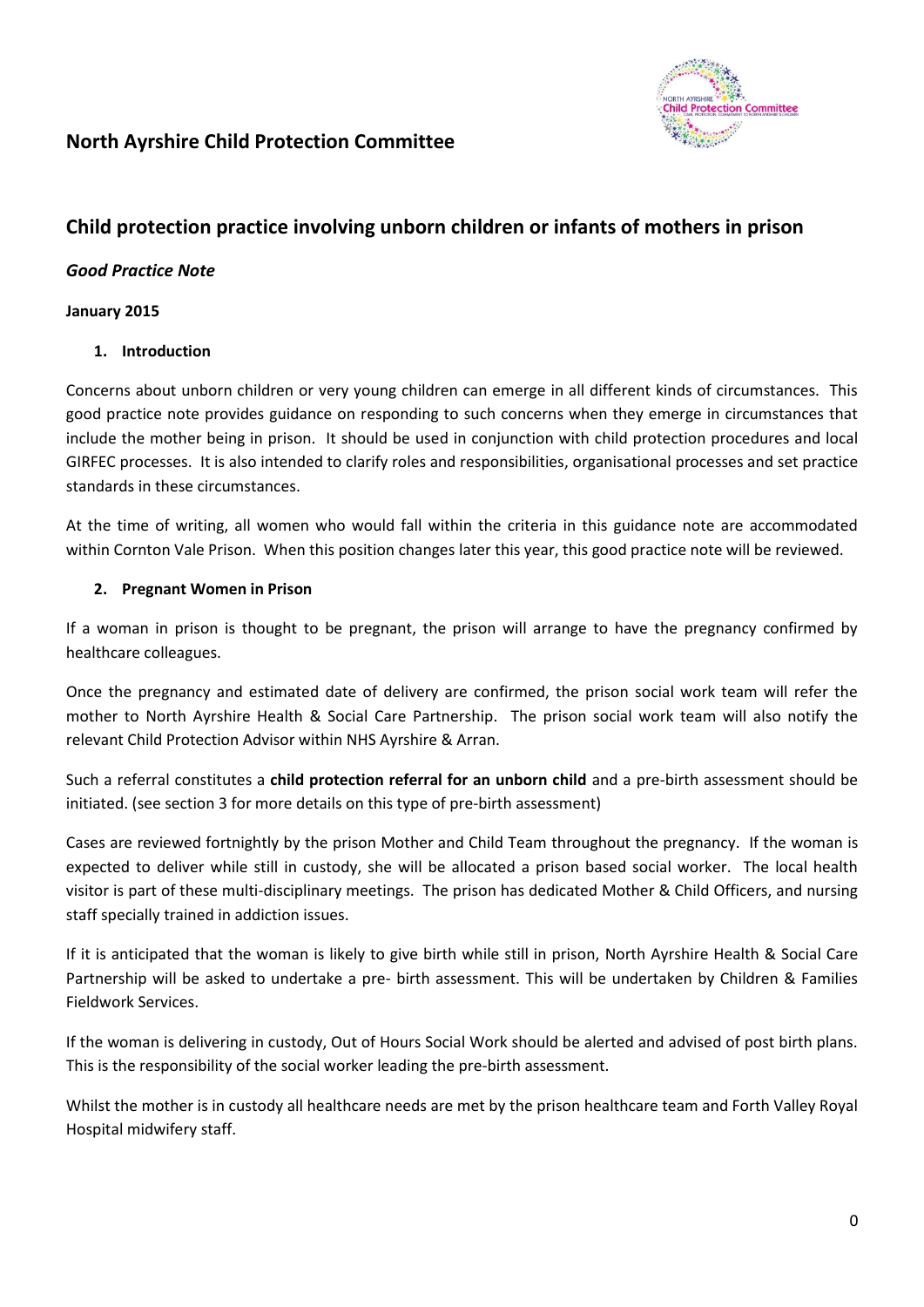Women are taken to Forth Valley Royal Hospital to deliver their baby. North Ayrshire Health & Social Care Partnership will be notified by the prison once labour commences using the contact numbers that they have provided.

Women are not handcuffed when pregnant, nor when holding their baby.

# **3. Pre-birth Assessment involving Women in Prison**

Pre- birth assessments must be undertaken promptly and include:

- An assessment of the woman's parenting capacity
- Historical and current factors affecting the woman's parenting capacity
- Any action or support required to counter the impact of these factors on the woman's parenting capacity
- Whether there are child protection concerns in relation to the unborn child and, if so, the nature of these, an analysis of the impact or anticipated impact on the unborn child and any action or support required to reduce these risks.
- Whether the mother will be able to care for the baby during her time in hospital post-birth. This can be up to 72 hours if the baby is being monitored for withdrawal symptoms.
- Whether the mother will be able to offer safe and appropriate care to her baby following discharge from hospital.
- Whether extended family, or friends, are suitable to provide overnight care for the baby in a "shared care" arrangement with the mother.
- Whether the local authority is considering legal measures in respect of the unborn child following birth, such as a child protection order or referral to Scottish Children's Reporters Administration for compulsory measures.

Prison based staff will contribute to this assessment by providing information related to the woman's behaviour in prison.

If, for any reason, the baby is born before the assessment is completed, the baby will remain in hospital until ready for discharge. North Ayrshire Health & Social Care Partnership will be responsible for making appropriate care arrangements for the baby at that point. A baby cannot be admitted to the Mother and Child Unit until all assessment and case conferences are completed and a placement has been approved.

## **4. Action Following Pre-birth Assessment**

If, following the pre-birth assessment, it is decided that a pre-birth child protection conference is required, the prison will facilitate this.

If the pre-birth conference determines that there are sufficient concerns about the unborn child that either (i) their name is then placed on the register, or (ii) that a decision is made to refer the child for compulsory measures, via the children's hearing system, at birth, then plans will require to be made to identify an alternative carer for the baby at birth. The prison is not a safe enough environment for babies who fall into these circumstances.

If there are no child protection concerns, the prison social work team will convene and chair a multi-agency meeting (called a case conference)to discuss the content of the assessments provided and determine whether a placement in the Mother and Baby Unit should be offered to the mum and her baby. The multi-agency meeting would develop a plan to support the woman throughout pregnancy and both mother and baby post birth.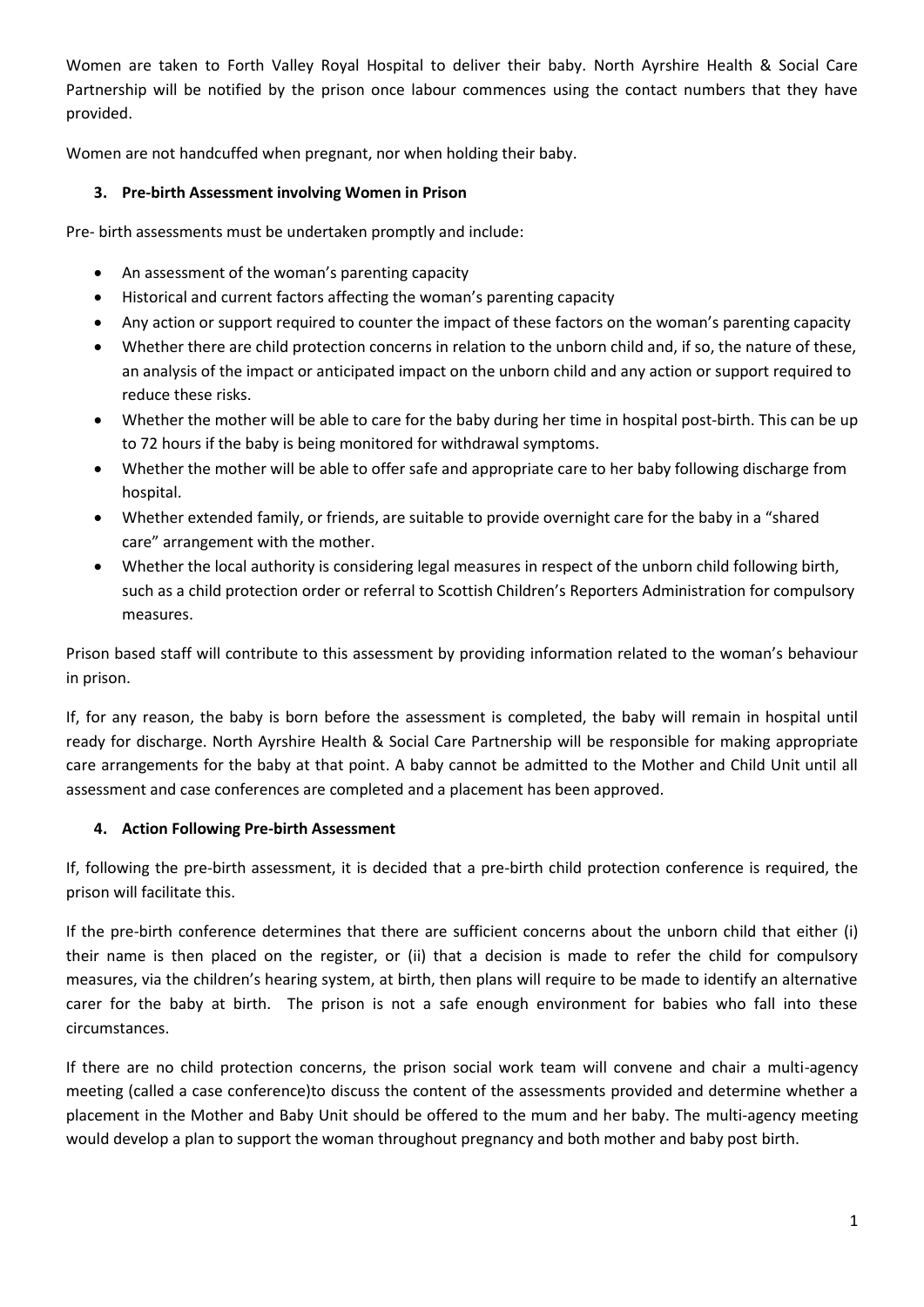The length of the mother's sentence and her critical dates for progression / release must be taken into account when accessing suitability for placement in the Mother and Child Unit. The closed conditions Unit within the prison can only safely accommodate a child up to the age of 18 months of age, however if the mother has a longer sentence and will be eligible to progress to open conditions her child may remain in her care up to the age of 3 years. Prison-based social work staff will advise on critical dates at assessment stage to enable this to be factored in to assessments and the case conference discussions for care planning purposes.

Community based social work staff would be invited to this meeting. If the baby is to be accommodated in the Mother and Child Unit post-birth the child should be allocated to a Children's & Families social worker, firstly because any child housed in a prison environment should be deemed vulnerable by the Local Authority, and secondly to assist with care planning both pre and post release.

The care plan will be specific to the prison setting and would be reviewed fortnightly at the prison Mother and Child Team meeting.

These meetings will also consider links to extended services and issues such as housing following mum's release from prison.

In some circumstances, dual planning can be considered.

#### **5. Mother & Child Unit**

The multi-disciplinary prison team will use the pre-birth assessment to determine whether the woman may be a suitable candidate for the Mother & Child Unit within the prison.

In Cornton vale Prison, the Mother & Child Unit is a 7 bedded unit and there is rarely more than one mother and baby resident at any one time. It is not staffed 24/7. It is managed by the Residential Staff group at Cornton Vale.

The Mother & Child Unit can be experienced as fairly isolating for some women. This needs to be taken into account when assessing whether a woman is a suitable candidate.

Mothers accommodated within the Unit are fully responsible for meeting the care needs of their baby and are offered a range of support to meet their identified needs and those of their baby.

Prison staff will try and identify a "companion" from the general population to live in the Mother & Baby Unit in order to reduce the sense of isolation for the mother. The "companion" is a volunteer from the general population who is assessed as likely to provide stable and caring support to the new mother. They are a low category prisoner who does not smoke or use drugs. The person is approached individually to see if they are interested in being a "companion". Companions can visit the main population however mums are not permitted to take their babies into the mainstream residential Units for safety reasons.

The following are **not accommodated** in the Mother & Child Unit:

- Pregnant women (unless the mother is to have care of her child in prison post-birth)
- Women who are in prison on remand
- Babies in respect of whom there are child protection risks from being in their mother's care
- Babies who are on a child protection register
- Babies who are subject to a child protection order
- Babies who are subject to compulsory measures of supervision via the children's hearing system

The following are considered as suitable candidates for the Mother & Baby Unit: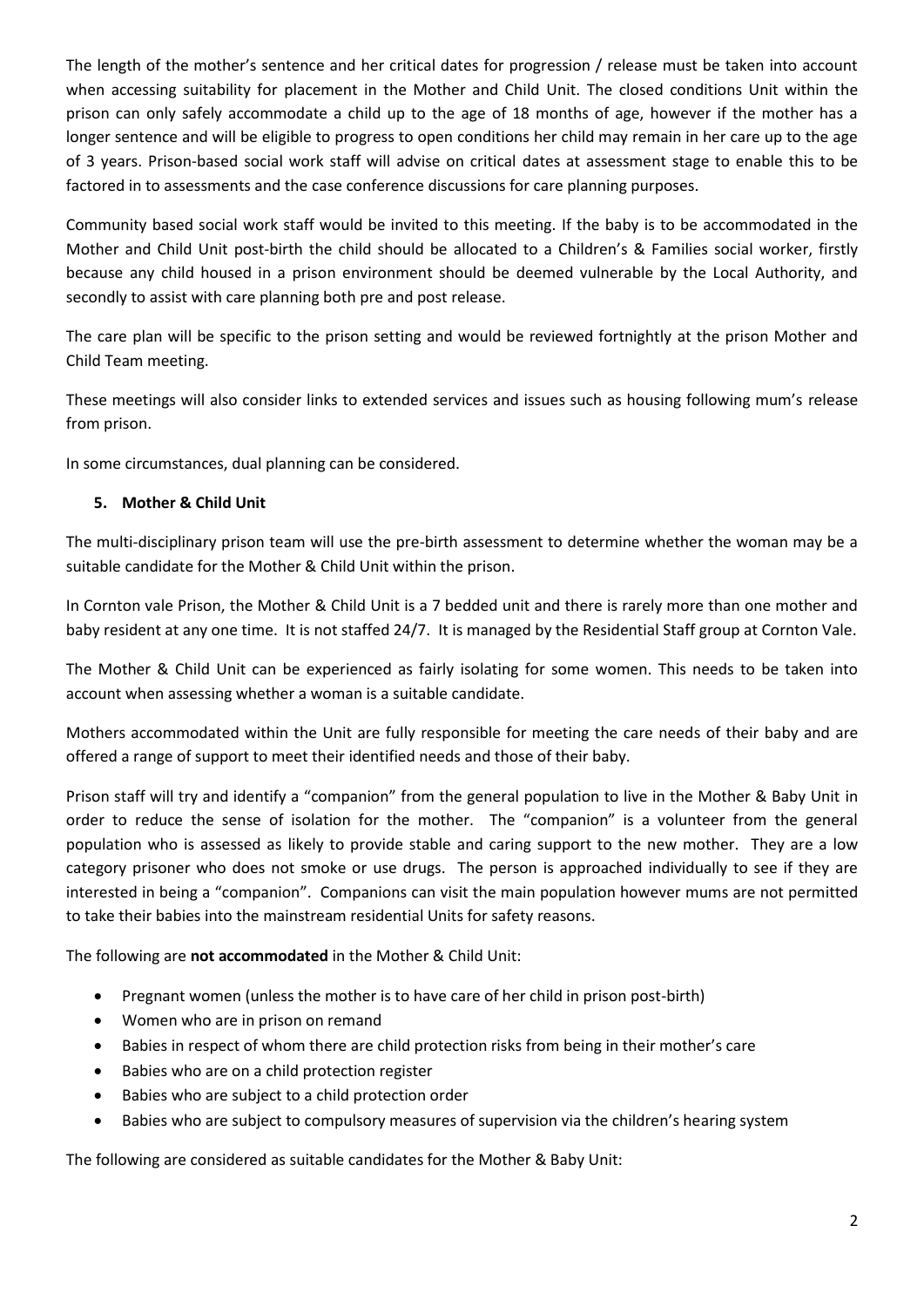Women who have been assessed as able to care safely and appropriately for their child, in an isolated environment, without any legal measures or child protection registration, and who have evidenced that they are complying with the prison regime. Where feasible, shared care arrangements with family or friends living in the community are encouraged to facilitate bonding with extended family members and provide respite for the woman.

If women give birth in the community and then receive a custodial sentence they can apply for a place in the Mother & Child Unit subject to the aforementioned criteria being met regarding age of the child and eligibility for placement in the Unit.

While in the Mother & Child Unit, the plan will be developed to replicate community living circumstances as much as possible. For instance, from the time the baby is 3 or 4 months old, a nursery placement can be accessed at the mum's request. This would be available to support the child's social development and the mum's care plan, for example, to allow her to attend education or offending behaviour programmes.

If a woman is accommodated in the Mother & Child Unit and concerns begin to emerge, the prison social work team will convene a multi-disciplinary meeting and invite the allocated Children's & Families worker to attend.

# **6. Flexibility**

The option of placement in the Mother & Child Unit can be kept under review and reconsidered.

For example, while unusual, a baby could be accommodated at birth but then rehabilitated to the mum's care while she is still in prison provided it is considered to be in the best interests of the child and the criteria for placement in the Mother and Child Unit is met. This kind of circumstance would be supported by "Cherub Visits". These are 2 hour unsupervised contact visits between mum and baby which take place in the Family Centre within the prison. In circumstances whereby rehabilitation is being considered the Cherubs Visits should be supervised by the allocated Children's & Families Social Worker to enable them to undertake assessment of mum's handling of the baby. The woman could be moved into the Mother & Child Unit and then have overnight contact with the baby.

# **7. Shared Care**

If there is a shared care arrangement in place, an officer will accompany mum to meet the carer at the gate. Any relevant information would be shared, particularly any health needs. The baby will be "checked over" by mum upon return to the prison.

## **8. Post Birth**

Following birth, babies will be discharged as soon as they are deemed fit. However, if a baby is being monitored for signs of withdrawal they will stay in hospital initially for 72 hours. Women can stay in hospital with their babies during this time. If they choose to return to prison, prison staff can facilitate visits to the hospital if the local authority requested this.

## **9. Child Protection Orders for Babies Born to Mothers in Prison**

If the local authority is seeking a child protection order following the birth of the baby, women will be told they have a right to legal representation. In order for women to be able to attend court to be represented, either at the child protection order application hearing or at subsequent children's hearings, 72 hours notice to the prison is required. In these circumstances, the local authority social worker should write to the Duty Operations Manager at the prison to request the woman's attendance at court.